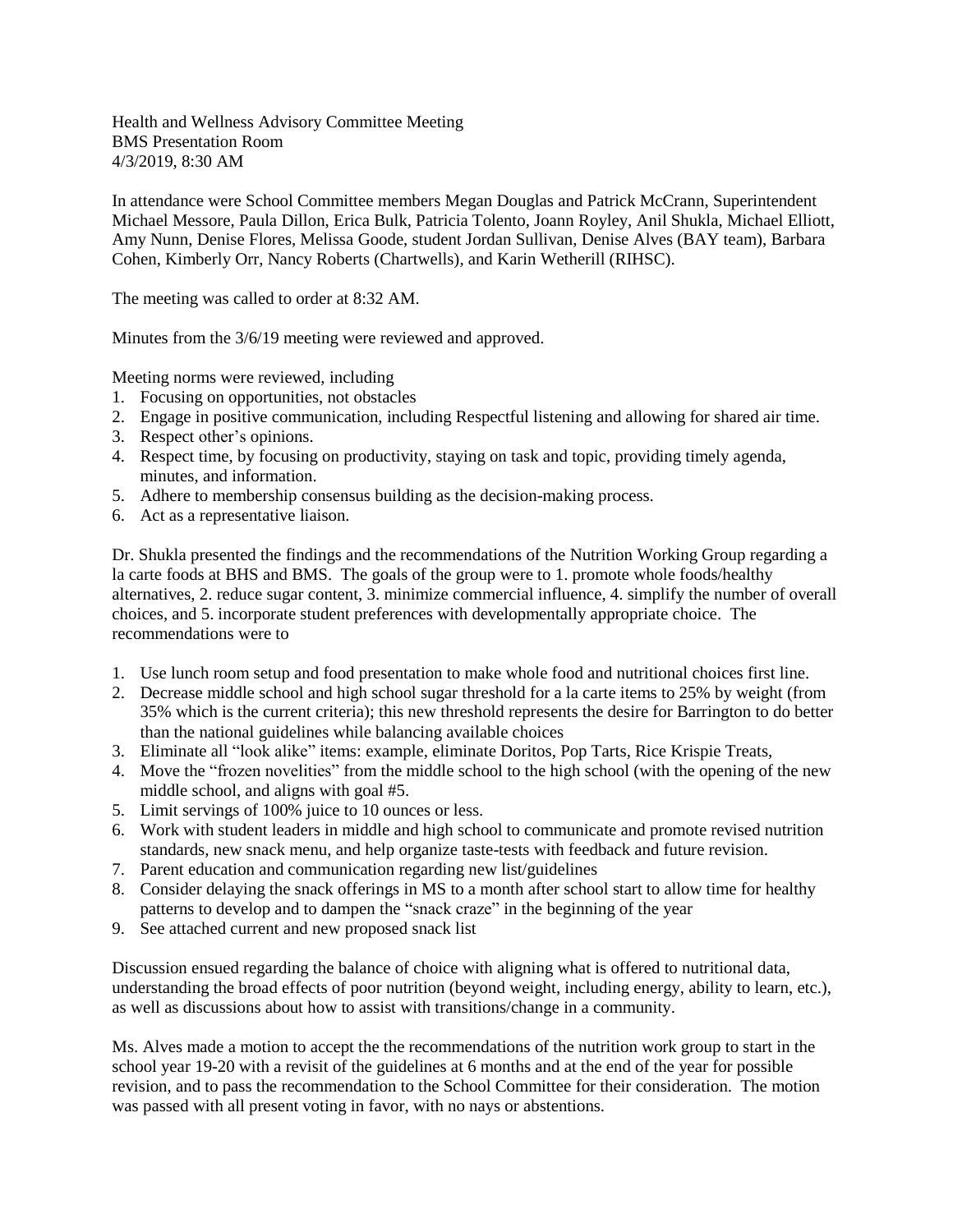Mr. McCrann presented the findings of the Lunchroom Work Group:

*The Lunchroom Scorecard Group Report [March 2019]*

*Members:* Erica Bulk, Melissa Goode, Patrick McCrann, Amy Nunn, Kimberly Orr, Jordan Sullivan, Patricia Tolento, Karin Wetherill

*Mission:* To review lunchroom environments in all schools and make recommendations for improvements.

*Overview:* We opted NOT to use the Smarter Lunchroom Scorecard which identifies areas to increase students' selection of healthier foods and decrease food waste. This was mainly because our K-3 schools were unable to be scored on the same criteria as the other schools. We also wanted to review the environment for each school in person rather than simply checking off boxes, then use that experience to create macro-level recommendations for the system vs individual schools. Here are the observations and challenges, as well as recommendations for action.

Observation 1: Many low nutritional content items are served at the "impulse section"-- ie end of the line *at the check out.*

Recommendation 1: Consider removing the junk food items and low nutritional content items from the "impulse section" at the high school and middle school. ie juices, chips, ice cream and other food with very limited nutritional content need not be offered at all.

Recommendation 2: Consider phasing out some (not all) snacks at the middle and high school. Goal is to find a balance where we can teach students about making good choices.

Recommendation 3: Make parents aware they can block snack purchases on their middle or high school child's account.

*Observation* 2: Several of the kitchens have dated equipment (ovens that don't actually cook, but warm), or no equipment at all. This undermines the capacity to cook and therefore the food quality.

Recommendation: Conduct a kitchen equipment audit and also review budget estimates to enhance kitchen equipment in order to properly cook food. Consider partnering with PTOs to fill gaps in funding to improve equipment.

*Observation 3: Children have insufficient time for lunch.* When we queried kids in the lunchroom, children in all six schools remarked that they do not have enough time for lunch. This was particularly challenging in the Elementary schools. Elementary aged kids didn't have enough time to actually eat, whereas middle and high school students wanted more time to be socialize and chat; these are activities we also believe are important.

Recommendation 1: Extend lunch time by 5 to 10 minutes, particularly in schools with A) large numbers of children eating hot lunch; and B) schools with large numbers of children eating concurrently.

Recommendation 2: Share best practices between K3 schools. For example, Nayatt might consider lining up hot lunch kids coming in from recess first before entering the building. Nayatt should consider color coding cards to move the line along to reduce serving time.

*Observation 4: The youngest children in the Elementary schools have the least amount of time to eat among all children in the 6 cafeterias we visited.* For example, at Nayatt, some children only had 7 minutes to eat after passing through the lunchline; the overwhelming majority of children had not finished their lunches when the lunch hour ended.